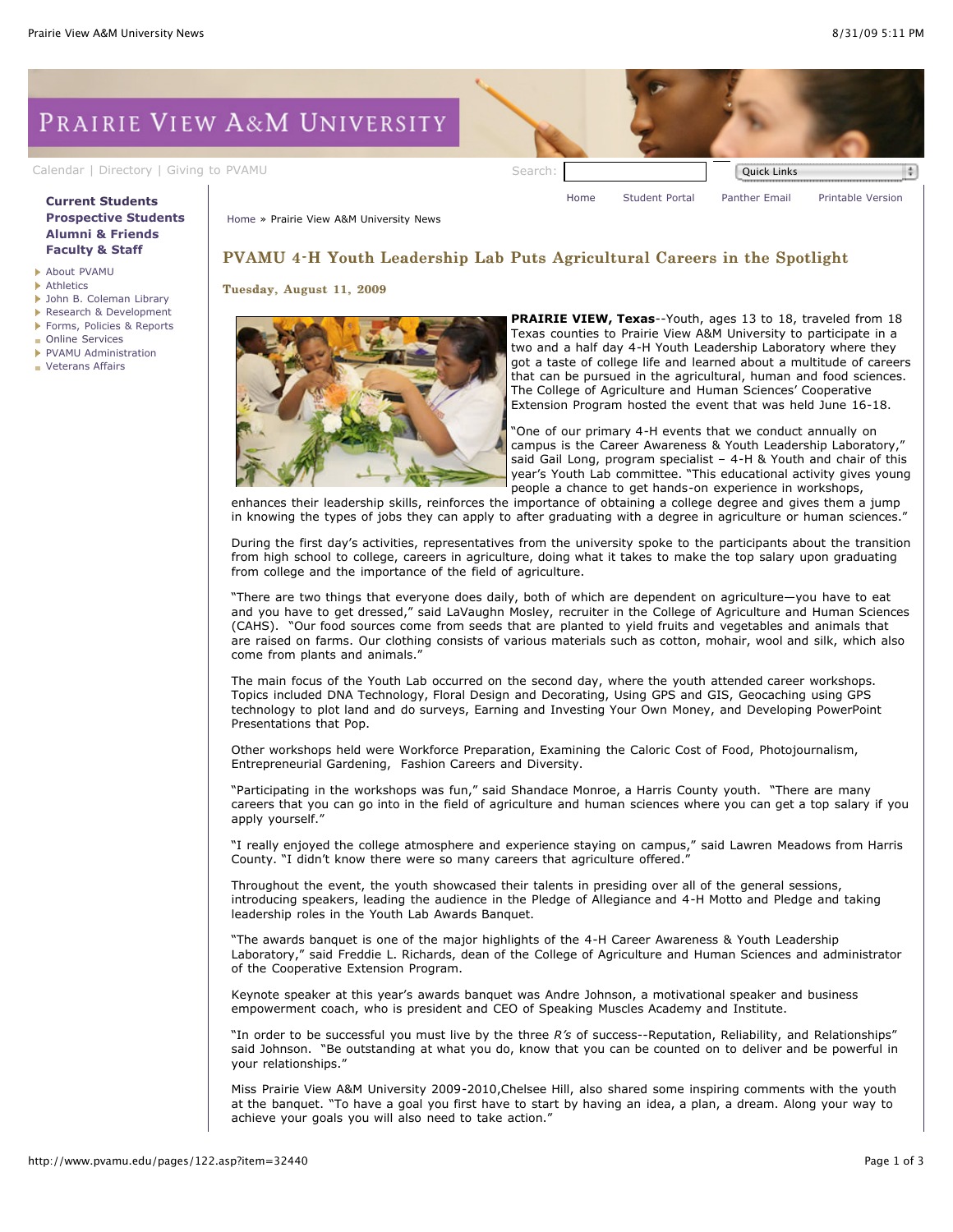"The Youth Lab banquet is the forum where we reward young people for their academic and leadership achievements. We also recognize our volunteer leaders who play a major role in our Extension county programs helping to recruit youth for our 4-H events," Richards said.

 "Every year for the past 10 years, the San Antonio Livestock Exposition (S.A.L.E.), Inc. has awarded scholarships to youth who have done well academically in high school, and we certainly appreciate their continued support" said Long. "We also received a donation in the amount of \$10,000 from the Houston Livestock Show and Rodeo to support the Youth Lab."

Representatives from S.A.L.E. attending the awards banquet presented two \$10,000 scholarships to deserving youth who will attend Prairie View A&M University.

Tony Magaro, chairman of the scholarship committee, Jackie Van De Walle, assistant vice president and Scereta Rodriguez, scholarship coordinator, presented scholarships to Kenton Cody Archie, a graduate of Huntsville High School in Huntsville, Texas, and Erica Hutchinson, a graduate of Thurgood Marshall High School in Missouri City, Texas.

Kenton and Erica will attend Prairie View A&M starting the 2009 fall semester. Kenton plans to major in Agriculture, with an emphasis in Agricultural Economics and Erica plans to major in Biology, with an emphasis in Pre-Veterinary Medicine.

Other award winners recognized at the banquet include:

## **Outstanding Youth Leadership Award (Recognized for outstanding service in their county 4-H clubs)**

Roshunda Wilson – Marion County, Jefferson, Texas/County Council President and past president of the 4-H Club Unlimited

Milton Hamilton – Bexar County, San Antonio, Texas/President of the Dover 4-H Club and Vice President of the City Wide Youth Entrepreneurship 4-H Club

#### **Outstanding Volunteer Service Award (Recognized for outstanding support to the 4-H program)**

Dorothy Chavez – Webb County, Laredo, Texas

#### **Friend of Extension Award (Recognized for volunteering and supporting the Cooperative Extension Program)**

Dr. Woodrow Jones – Harris County, Houston, Texas/Coordinator of Project RESPECT and the 4-H community service learning projects at Wheatley High School and the YES Academy

"All of our award winners are to be commended for their service to 4-H and youth," said Long.

The last day of the Career Awareness & Youth Leadership Laboratory featured an educational and informative session called "Teens and the Law", presented by Retired Police Sergeant Bill Davis of Beaumont, Texas.

For more information about the Career Awareness & Youth Leadership Laboratory contact Gail Long at (936) 261-5119, [glong@ag.tamu.edu](mailto:glong@ag.tamu.edu) or visit [http://pvcep.pvamu.edu.](https://pvumail.pvamu.edu/exchweb/bin/redir.asp?URL=http://pvcep.pvamu.edu)

**Written by:** Gloria J. Mosby, program director – Communications Cooperative Extension Program

\* Above photo caption: Lawren Meadows, (left), and Shandace Monroe, from Harris County, design a floral arrangement in the Youth Lab Floral Design workshop.



Scott Horner, extension research specialist, center, tells youth the techniques to use in locating items with the handheld Global Positioning System.